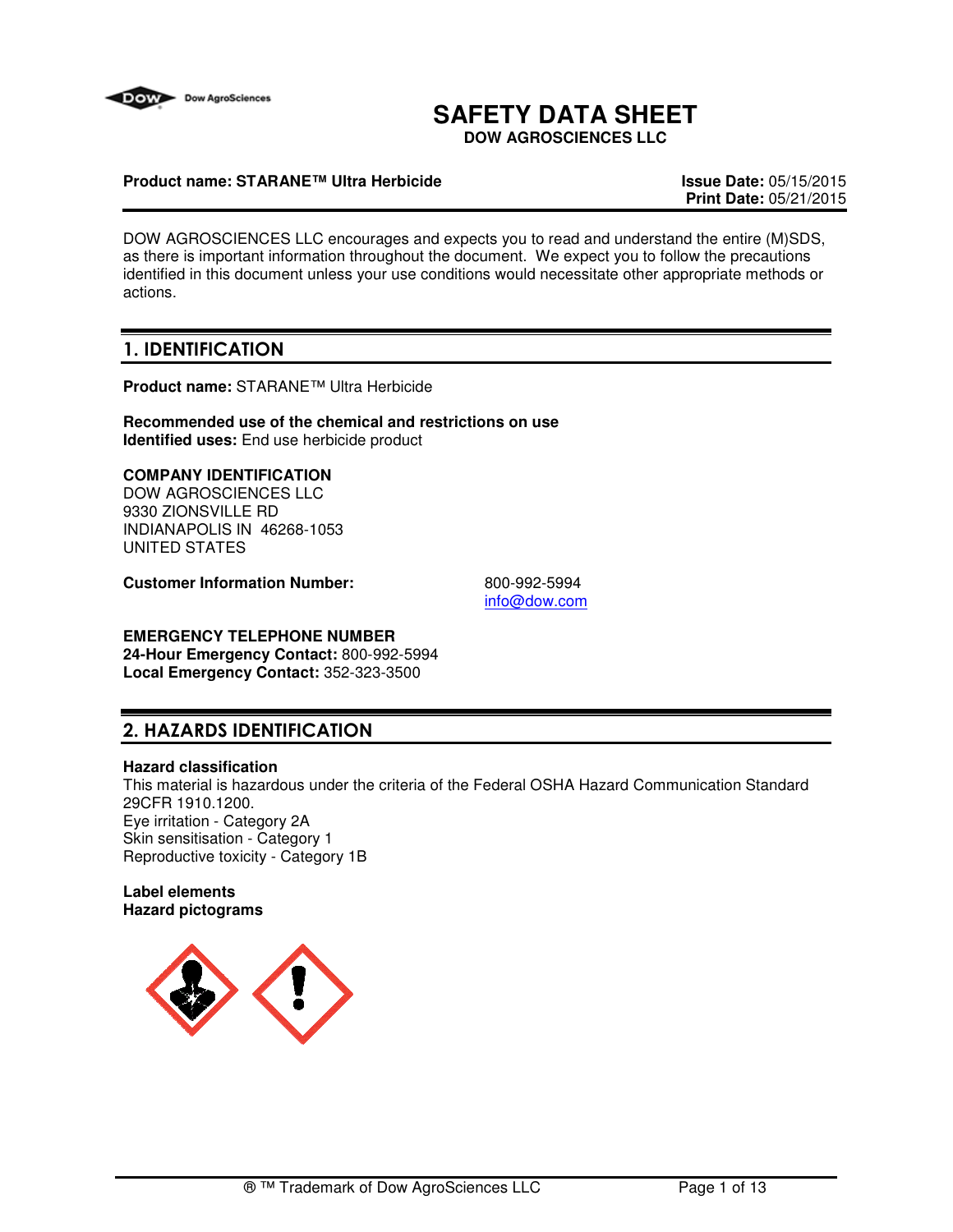### Signal word: **DANGER!**

### **Hazards**

May cause an allergic skin reaction. Causes serious eye irritation. May damage fertility or the unborn child.

## **Precautionary statements**

### **Prevention**

Obtain special instructions before use. Do not handle until all safety precautions have been read and understood. Avoid breathing dust/ fume/ gas/ mist/ vapours/ spray. Wash skin thoroughly after handling. Contaminated work clothing should not be allowed out of the workplace. Wear protective gloves/ protective clothing/ eye protection/ face protection.

### **Response**

IF ON SKIN: Wash with plenty of soap and water. IF IN EYES: Rinse cautiously with water for several minutes. Remove contact lenses, if present and easy to do. Continue rinsing. IF exposed or concerned: Get medical advice/ attention. If skin irritation or rash occurs: Get medical advice/ attention. If eye irritation persists: Get medical advice/ attention. Wash contaminated clothing before reuse.

### **Storage**

Store locked up.

### **Disposal**

Dispose of contents/ container to an approved waste disposal plant.

### **Other hazards**

no data available

# 3. COMPOSITION/INFORMATION ON INGREDIENTS

This product is a mixture.

| Component                                   | <b>CASRN</b>  | <b>Concentration</b>         |
|---------------------------------------------|---------------|------------------------------|
|                                             |               |                              |
| Fluroxypyr 1-methylheptyl ester             | 81406-37-3    | 45.52%                       |
| Solvent naphtha (petroleum), heavy aromatic | 64742-94-5    | $>= 0.7 - \epsilon = 2.6 \%$ |
| N-Methyl-2-pyrrolidone                      | 872-50-4      | 0.1%                         |
| Balance                                     | Not available | $>= 51.8 - \le 53.7 \%$      |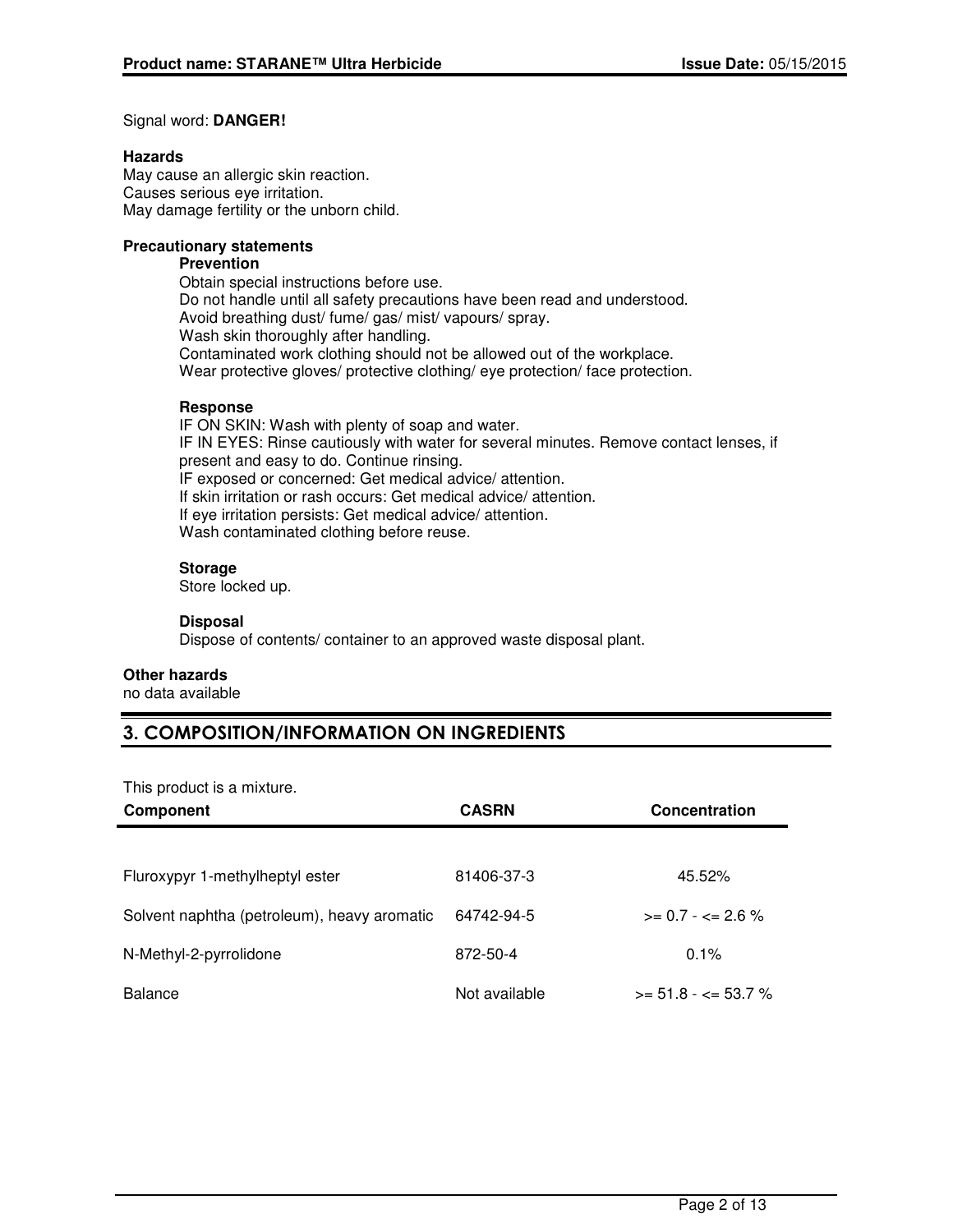# 4. FIRST AID MEASURES

### **Description of first aid measures**

**General advice:** First Aid responders should pay attention to self-protection and use the recommended protective clothing (chemical resistant gloves, splash protection). If potential for exposure exists refer to Section 8 for specific personal protective equipment.

**Inhalation:** Move person to fresh air. If person is not breathing, call an emergency responder or ambulance, then give artificial respiration; if by mouth to mouth use rescuer protection (pocket mask etc). Call a poison control center or doctor for treatment advice.

**Skin contact:** Take off contaminated clothing. Wash skin with soap and plenty of water for 15-20 minutes. Call a poison control center or doctor for treatment advice. Wash clothing before reuse. Shoes and other leather items which cannot be decontaminated should be disposed of properly. Suitable emergency safety shower facility should be available in work area.

**Eye contact:** Hold eyes open and rinse slowly and gently with water for 15-20 minutes. Remove contact lenses, if present, after the first 5 minutes, then continue rinsing eyes. Call a poison control center or doctor for treatment advice. Suitable emergency eye wash facility should be available in work area.

**Ingestion:** No emergency medical treatment necessary.

**Most important symptoms and effects, both acute and delayed:** Aside from the information found under Description of first aid measures (above) and Indication of immediate medical attention and special treatment needed (below), any additional important symptoms and effects are described in Section 11: Toxicology Information.

**Indication of any immediate medical attention and special treatment needed Notes to physician:** No specific antidote. Treatment of exposure should be directed at the control of symptoms and the clinical condition of the patient. Have the Safety Data Sheet, and if available, the product container or label with you when calling a poison control center or doctor, or going for treatment. Skin contact may aggravate preexisting dermatitis.

# 5. FIREFIGHTING MEASURES

**Suitable extinguishing media:** Water fog or fine spray. Dry chemical fire extinguishers. Carbon dioxide fire extinguishers. Foam. Alcohol resistant foams (ATC type) are preferred. General purpose synthetic foams (including AFFF) or protein foams may function, but will be less effective.

**Unsuitable extinguishing media:** Do not use direct water stream. May spread fire.

### **Special hazards arising from the substance or mixture**

**Hazardous combustion products:** During a fire, smoke may contain the original material in addition to combustion products of varying composition which may be toxic and/or irritating. Combustion products may include and are not limited to: Nitrogen oxides. Hydrogen fluoride. Hydrogen chloride. Carbon monoxide. Carbon dioxide.

**Unusual Fire and Explosion Hazards:** Container may rupture from gas generation in a fire situation. Violent steam generation or eruption may occur upon application of direct water stream to hot liquids. Dense smoke is produced when product burns.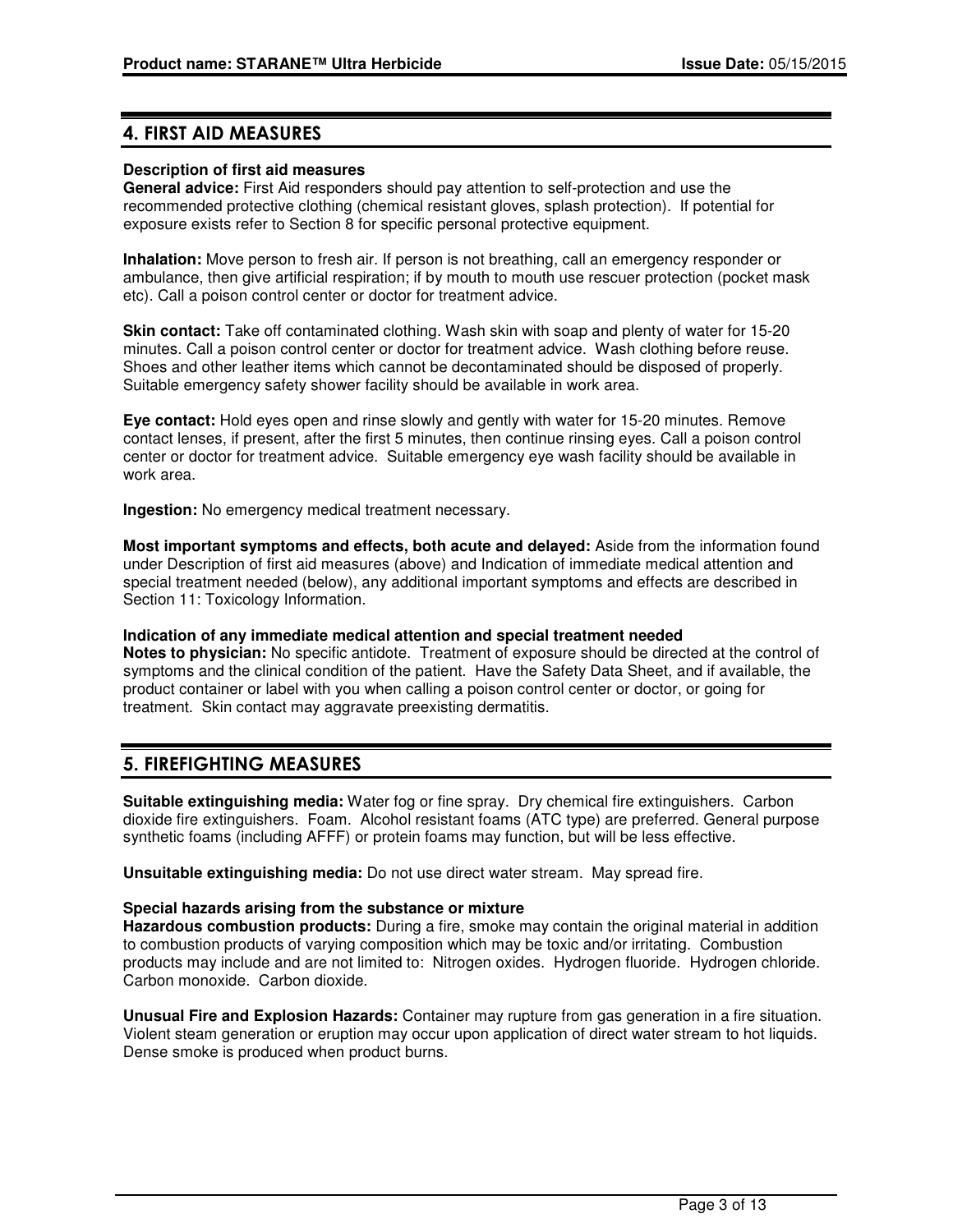### **Advice for firefighters**

**Fire Fighting Procedures:** Keep people away. Isolate fire and deny unnecessary entry. Consider feasibility of a controlled burn to minimize environment damage. Foam fire extinguishing system is preferred because uncontrolled water can spread possible contamination. Use water spray to cool fire exposed containers and fire affected zone until fire is out and danger of reignition has passed. Fight fire from protected location or safe distance. Consider the use of unmanned hose holders or monitor nozzles. Immediately withdraw all personnel from the area in case of rising sound from venting safety device or discoloration of the container. Burning liquids may be extinguished by dilution with water. Do not use direct water stream. May spread fire. Move container from fire area if this is possible without hazard. Burning liquids may be moved by flushing with water to protect personnel and minimize property damage. Contain fire water run-off if possible. Fire water run-off, if not contained, may cause environmental damage. Review the "Accidental Release Measures" and the "Ecological Information" sections of this (M)SDS.

**Special protective equipment for firefighters:** Wear positive-pressure self-contained breathing apparatus (SCBA) and protective fire fighting clothing (includes fire fighting helmet, coat, trousers, boots, and gloves). Avoid contact with this material during fire fighting operations. If contact is likely, change to full chemical resistant fire fighting clothing with self-contained breathing apparatus. If this is not available, wear full chemical resistant clothing with self-contained breathing apparatus and fight fire from a remote location. For protective equipment in post-fire or non-fire clean-up situations, refer to the relevant sections.

# 6. ACCIDENTAL RELEASE MEASURES

**Personal precautions, protective equipment and emergency procedures:** Isolate area. Keep unnecessary and unprotected personnel from entering the area. Refer to section 7, Handling, for additional precautionary measures. Use appropriate safety equipment. For additional information, refer to Section 8, Exposure Controls and Personal Protection.

**Environmental precautions:** Prevent from entering into soil, ditches, sewers, waterways and/or groundwater. See Section 12, Ecological Information.

**Methods and materials for containment and cleaning up:** Contain spilled material if possible. Small spills: Absorb with materials such as: Clay. Dirt. Sand. Sweep up. Collect in suitable and properly labeled containers. Large spills: Contact Dow AgroSciences for clean-up assistance. See Section 13, Disposal Considerations, for additional information.

# 7. HANDLING AND STORAGE

**Precautions for safe handling:** Keep out of reach of children. Do not swallow. Avoid contact with eyes, skin, and clothing. Avoid breathing vapor or mist. Avoid prolonged or repeated contact with skin. Wash thoroughly after handling. Use with adequate ventilation. See Section 8, EXPOSURE CONTROLS AND PERSONAL PROTECTION.

**Conditions for safe storage:** Store in a dry place. Store in original container. Keep container tightly closed when not in use. Do not store near food, foodstuffs, drugs or potable water supplies.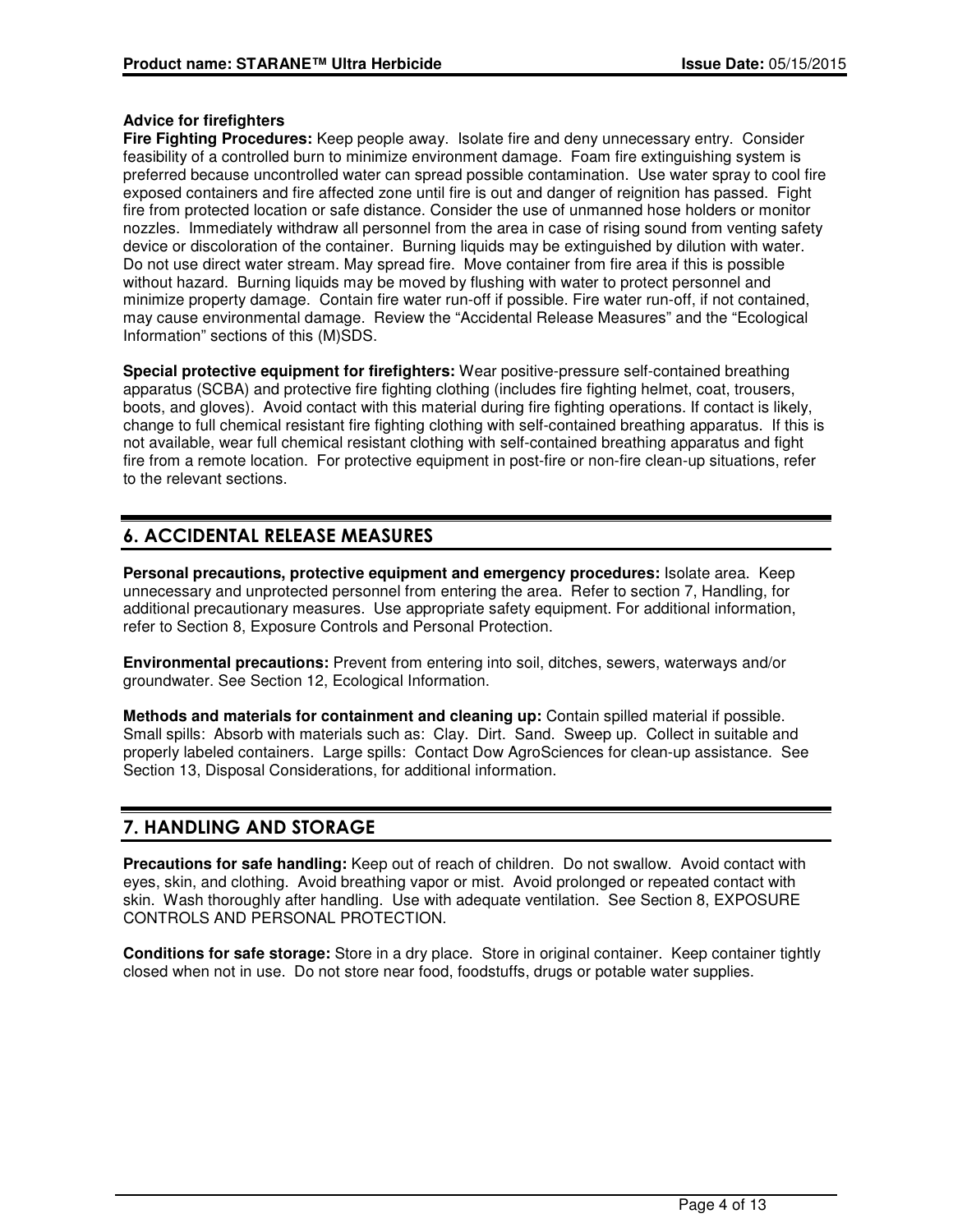# 8. EXPOSURE CONTROLS/PERSONAL PROTECTION

### **Control parameters**

Exposure limits are listed below, if they exist.

| <b>Component</b>                   | Regulation         | <b>Type of listing</b> | <b>Value/Notation</b>       |
|------------------------------------|--------------------|------------------------|-----------------------------|
| Fluroxypyr 1-methylheptyl<br>ester | Dow IHG            | TWA                    | 10 mg/m $3$                 |
| N-Methyl-2-pyrrolidone             | US WEEL<br>US WEEL | TWA<br>TWA             | 10 ppm<br>Absorbed via skin |

RECOMMENDATIONS IN THIS SECTION ARE FOR MANUFACTURING, COMMERCIAL BLENDING AND PACKAGING WORKERS. APPLICATORS AND HANDLERS SHOULD SEE THE PRODUCT LABEL FOR PROPER PERSONAL PROTECTIVE EQUIPMENT AND CLOTHING.

### **Exposure controls**

**Engineering controls:** Use local exhaust ventilation, or other engineering controls to maintain airborne levels below exposure limit requirements or guidelines. If there are no applicable exposure limit requirements or guidelines, general ventilation should be sufficient for most operations. Local exhaust ventilation may be necessary for some operations.

#### **Individual protection measures**

**Eye/face protection:** Use chemical goggles.

#### **Skin protection**

**Hand protection:** Use gloves chemically resistant to this material. Examples of preferred glove barrier materials include: Butyl rubber. Chlorinated polyethylene. Polyethylene. Ethyl vinyl alcohol laminate ("EVAL"). Examples of acceptable glove barrier materials include: Natural rubber ("latex"). Neoprene. Nitrile/butadiene rubber ("nitrile" or "NBR"). Polyvinyl chloride ("PVC" or "vinyl"). Viton. NOTICE: The selection of a specific glove for a particular application and duration of use in a workplace should also take into account all relevant workplace factors such as, but not limited to: Other chemicals which may be handled, physical requirements (cut/puncture protection, dexterity, thermal protection), potential body reactions to glove materials, as well as the instructions/specifications provided by the glove supplier.

**Other protection:** Use protective clothing chemically resistant to this material. Selection of specific items such as face shield, boots, apron, or full body suit will depend on the task.

**Respiratory protection:** Respiratory protection should be worn when there is a potential to exceed the exposure limit requirements or guidelines. If there are no applicable exposure limit requirements or guidelines, wear respiratory protection when adverse effects, such as respiratory irritation or discomfort have been experienced, or where indicated by your risk assessment process. For most conditions no respiratory protection should be needed; however, if discomfort is experienced, use an approved air-purifying respirator. The following should be effective types of air-purifying respirators: Organic vapor cartridge with a particulate pre-filter.

# 9. PHYSICAL AND CHEMICAL PROPERTIES

#### **Appearance**

**Physical state** Liquid. **Color** Yellow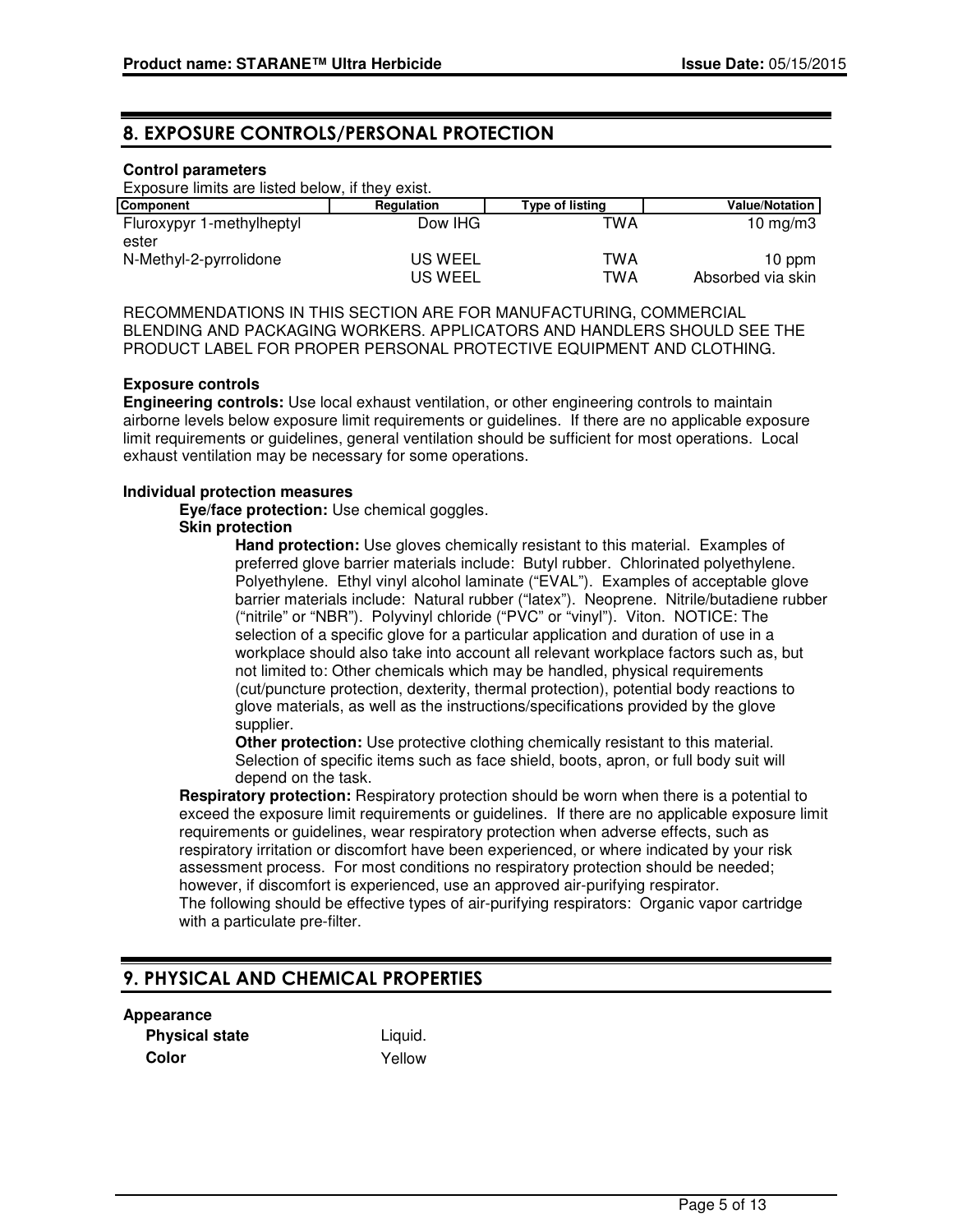| Odor                                              | Spicy                                      |
|---------------------------------------------------|--------------------------------------------|
| <b>Odor Threshold</b>                             | No test data available                     |
| рH                                                | 4.58 1% ASTM E70                           |
| <b>Melting point/range</b>                        | Not applicable                             |
| <b>Freezing point</b>                             | No test data available                     |
| Boiling point (760 mmHg)                          | No test data available                     |
| <b>Flash point</b>                                | closed cup > 100 °C ( > 212 °F) ASTM D3278 |
| <b>Evaporation Rate (Butyl Acetate</b><br>$= 1$   | No test data available                     |
| Flammability (solid, gas)                         | Not applicable to liquids                  |
| <b>Lower explosion limit</b>                      | No test data available                     |
| <b>Upper explosion limit</b>                      | No test data available                     |
| <b>Vapor Pressure</b>                             | No test data available                     |
| Relative Vapor Density (air $= 1$ )               | No test data available                     |
| Relative Density (water $= 1$ )                   | 1.05                                       |
| <b>Water solubility</b>                           | emulsifiable                               |
| <b>Partition coefficient: n-</b><br>octanol/water | no data available                          |
| <b>Auto-ignition temperature</b>                  | 358 °C (676 °F) EC Method A15              |
| <b>Decomposition temperature</b>                  | No test data available                     |
| <b>Dynamic Viscosity</b>                          | 28.2 mPa.s at 40 °C (104 °F) OECD 114      |
| <b>Kinematic Viscosity</b>                        | No test data available                     |
| <b>Explosive properties</b>                       | No EEC A14                                 |
| <b>Oxidizing properties</b>                       | no data available                          |
| <b>Liquid Density</b>                             | 1.05 g/cm3 at 20 °C (68 °F) OECD 109       |
| Molecular weight                                  | No test data available                     |
| <b>Surface tension</b>                            | 32 mN/m at 25 °C (77 °F) EC Method A5      |

NOTE: The physical data presented above are typical values and should not be construed as a specification.

# 10. STABILITY AND REACTIVITY

**Reactivity:** No dangerous reaction known under conditions of normal use.

**Chemical stability:** Unstable at elevated temperatures.

**Possibility of hazardous reactions:** Polymerization will not occur.

**Conditions to avoid:** Exposure to elevated temperatures can cause product to decompose. Generation of gas during decomposition can cause pressure in closed systems.

**Incompatible materials:** None known.

**Hazardous decomposition products:** Decomposition products depend upon temperature, air supply and the presence of other materials. Decomposition products can include and are not limited to: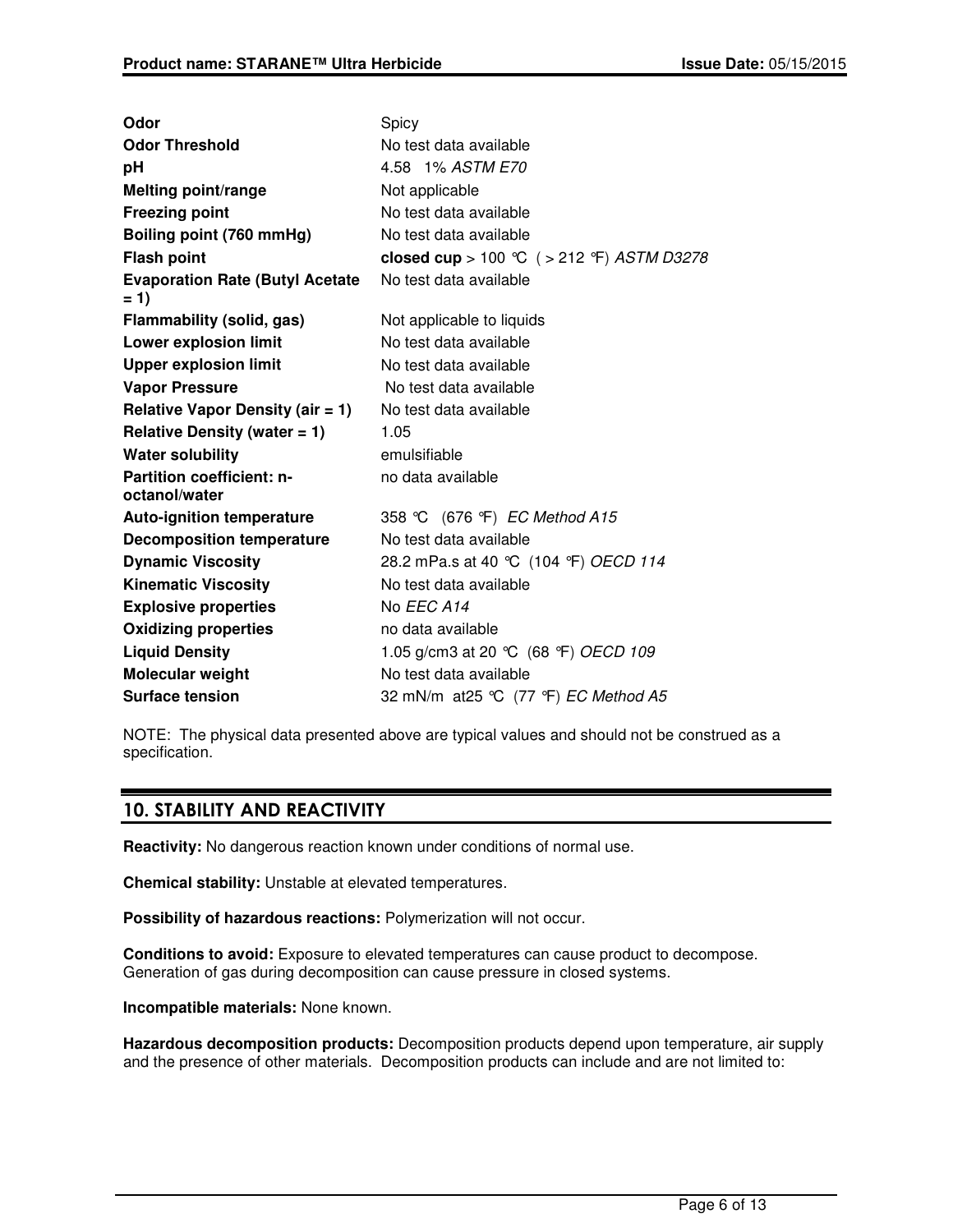Hydrogen chloride. Hydrogen fluoride. Nitrogen oxides. Toxic gases are released during decomposition.

# 11. TOXICOLOGICAL INFORMATION

Toxicological information appears in this section when such data is available.

### **Acute toxicity**

#### **Acute oral toxicity**

Very low toxicity if swallowed. Harmful effects not anticipated from swallowing small amounts.

As product: LD50, Rat, female, > 5,000 mg/kg No deaths occurred at this concentration.

### **Acute dermal toxicity**

Prolonged skin contact is unlikely to result in absorption of harmful amounts.

As product: LD50, Rat, male and female, > 5,000 mg/kg No deaths occurred at this concentration.

### **Acute inhalation toxicity**

No adverse effects are anticipated from single exposure to mist. Based on the available data, respiratory irritation was not observed.

LC50, Rat, male and female, 4 Hour, dust/mist, > 5.50 mg/l

### **Skin corrosion/irritation**

Brief contact may cause slight skin irritation with local redness. May cause drying and flaking of the skin. Prolonged contact is essentially nonirritating to skin.

### **Serious eye damage/eye irritation**

May cause moderate eye irritation. May cause slight corneal injury.

### **Sensitization**

As product: Has demonstrated the potential for contact allergy in mice.

For respiratory sensitization: No relevant data found.

### **Specific Target Organ Systemic Toxicity (Single Exposure)**

Evaluation of available data suggests that this material is not an STOT-SE toxicant.

### **Specific Target Organ Systemic Toxicity (Repeated Exposure)**

For the active ingredient(s): Based on available data, repeated exposures are not anticipated to cause significant adverse effects.

For the major component(s): For similar material(s):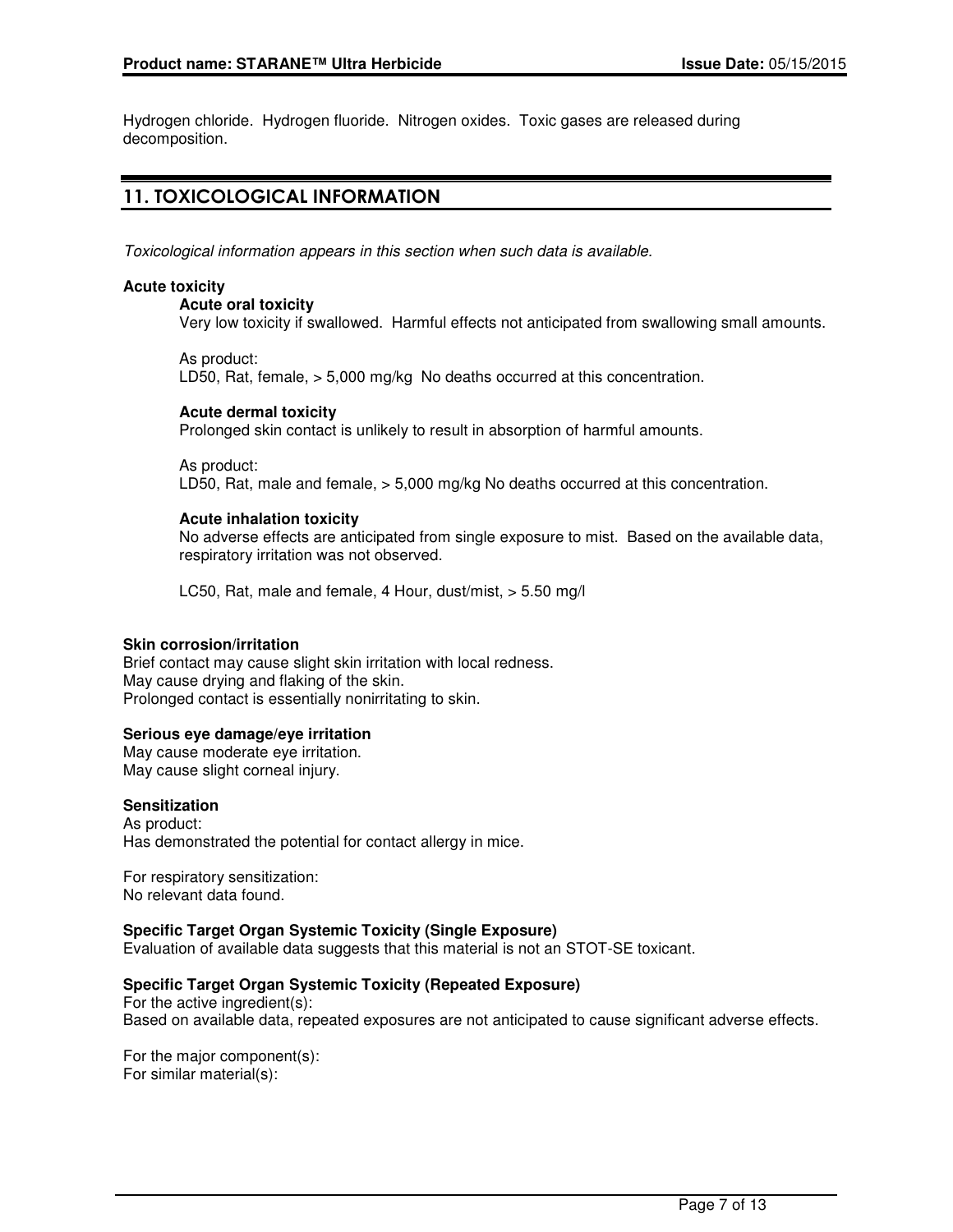In animals, effects have been reported on the following organs: Kidney. For the minor component(s): In animals, effects have been reported on the following organs: Lung. Gastrointestinal tract. Thyroid. Urinary tract. Dose levels producing these effects were many times higher than any dose levels expected from exposure due to use.

### **Carcinogenicity**

For similar active ingredient(s). Fluroxypyr-meptyl. Did not cause cancer in laboratory animals.

### **Teratogenicity**

For the active ingredient(s): Has been toxic to the fetus in laboratory animals at doses toxic to the mother. Did not cause birth defects in laboratory animals. For the minor component(s): N-methyl pyrrolidone has caused toxic effects to the fetus in laboratory animals at high dose levels with either mild or undetectable maternal toxicity.

### **Reproductive toxicity**

For the active ingredient(s): In animal studies, did not interfere with reproduction.

### **Mutagenicity**

As product: In vitro genetic toxicity studies were negative. Animal genetic toxicity studies were negative.

### **Aspiration Hazard**

Based on physical properties, not likely to be an aspiration hazard.

# 12. ECOLOGICAL INFORMATION

Ecotoxicological information appears in this section when such data is available.

### **Toxicity**

### **Acute toxicity to fish**

Material is highly toxic to aquatic organisms on an acute basis (LC50/EC50 between 0.1 and 1 mg/L in the most sensitive species tested).

LC50, Oncorhynchus mykiss (rainbow trout), flow-through test, 96 Hour, 14.3 mg/l, OECD Test Guideline 203

### **Acute toxicity to aquatic invertebrates**

EC50, Daphnia magna (Water flea), static test, 48 Hour, 20 mg/l, OECD Test Guideline 202

### **Acute toxicity to algae/aquatic plants**

ErC50, Pseudokirchneriella subcapitata (green algae), static test, 72 Hour, Growth rate inhibition, 9.6 mg/l, OECD Test Guideline 201

ErC50, Myriophyllum spicaturn, static test, 14 d, Cell yield inhibition, 0.178 mg/l, OECD Test Guideline 201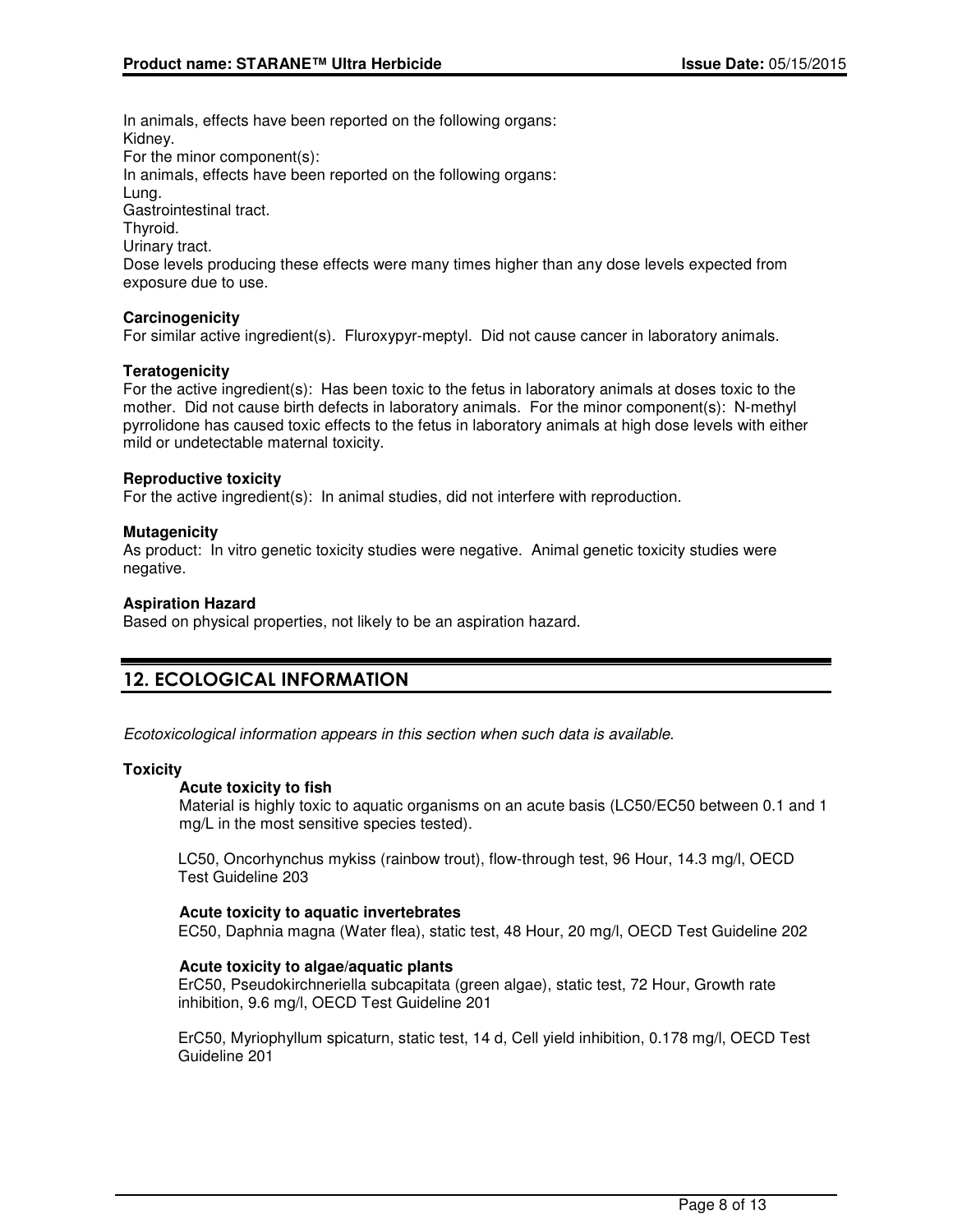### **Toxicity to Above Ground Organisms**

Material is practically non-toxic to birds on an acute basis (LD50 > 2000 mg/kg).

oral LD50, Colinus virginianus (Bobwhite quail), > 2,250 mg/kg

#### **Toxicity to soil-dwelling organisms**

LC50, Eisenia fetida (earthworms), 14 d, survival, > 1,000 mg/kg

#### **Persistence and degradability**

#### **Fluroxypyr 1-methylheptyl ester**

**Biodegradability:** Material is not readily biodegradable according to OECD/EEC guidelines. 10-day Window: Fail **Biodegradation:** 32 % **Exposure time:** 28 d **Method:** OECD Test Guideline 301D or Equivalent

**Theoretical Oxygen Demand:** 2.2 mg/mg

**Stability in Water (1/2-life)** , half-life, 454 d

#### **Solvent naphtha (petroleum), heavy aromatic**

**Biodegradability:** For similar material(s): Biodegradation may occur under aerobic conditions (in the presence of oxygen). Based on stringent OECD test guidelines, this material cannot be considered as readily biodegradable; however, these results do not necessarily mean that the material is not biodegradable under environmental conditions.

### **N-Methyl-2-pyrrolidone**

**Biodegradability:** Material is readily biodegradable. Passes OECD test(s) for ready biodegradability. 10-day Window: Pass **Biodegradation:** 91 % **Exposure time:** 28 d **Method:** OECD Test Guideline 301B or Equivalent

**Theoretical Oxygen Demand:** 2.58 mg/mg

#### **Photodegradation**

**Test Type:** Half-life (indirect photolysis) **Sensitizer:** OH radicals **Atmospheric half-life:** 0.486 d **Method:** Estimated.

#### **Balance**

**Biodegradability:** No relevant data found.

**Bioaccumulative potential**

### **Fluroxypyr 1-methylheptyl ester**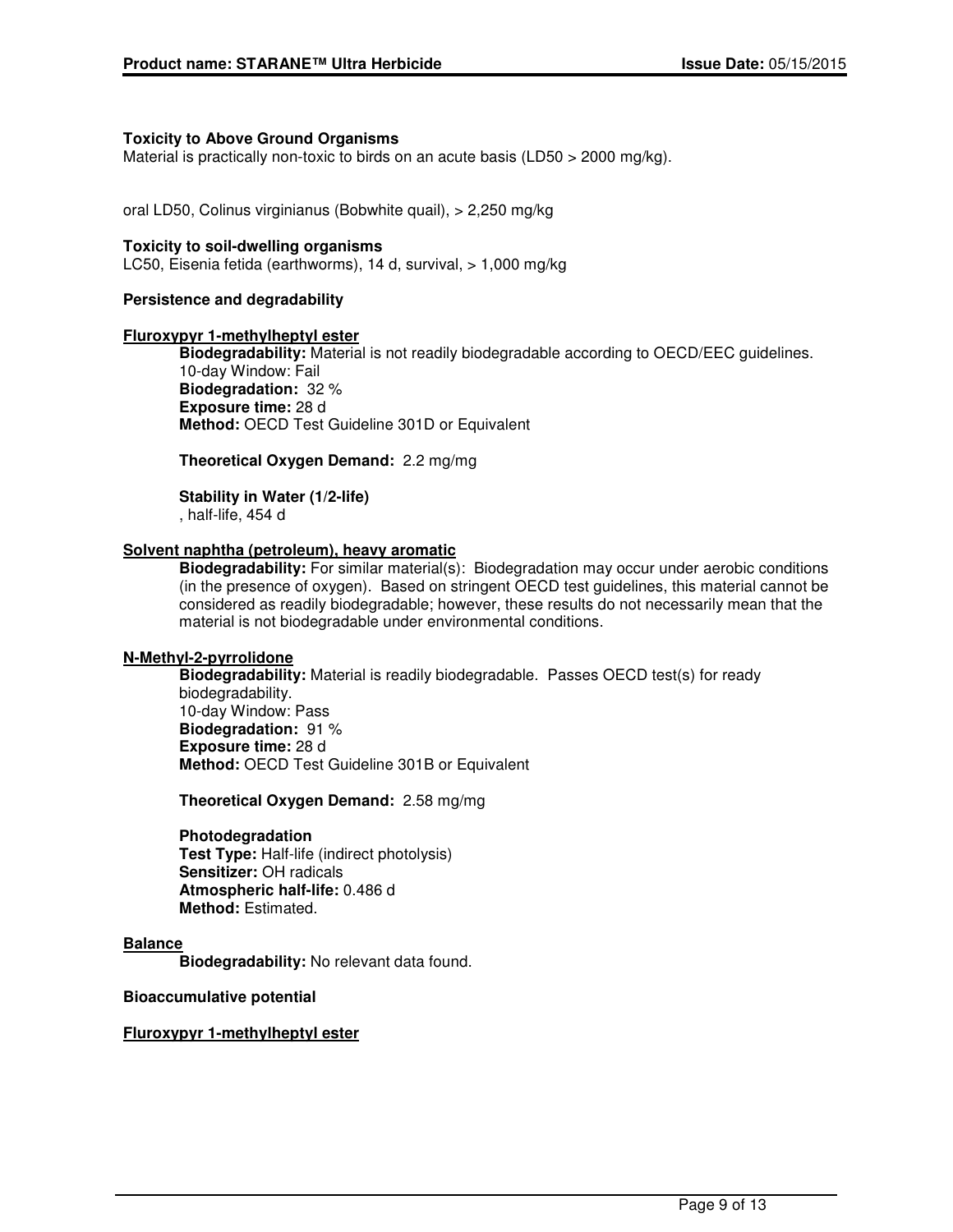**Bioaccumulation:** Bioconcentration potential is low (BCF < 100 or Log Pow < 3). **Partition coefficient: n-octanol/water(log Pow):** 5.04 Measured **Bioconcentration factor (BCF):** 26 Oncorhynchus mykiss (rainbow trout) Measured

### **Solvent naphtha (petroleum), heavy aromatic**

**Bioaccumulation:** For similar material(s): Bioconcentration potential is high (BCF > 3000 or Log Pow between 5 and 7).

### **N-Methyl-2-pyrrolidone**

**Bioaccumulation:** Bioconcentration potential is low (BCF < 100 or Log Pow < 3). **Partition coefficient: n-octanol/water(log Pow):** -0.38 Measured

### **Balance**

**Bioaccumulation:** No relevant data found.

### **Mobility in soil**

### **Fluroxypyr 1-methylheptyl ester**

Expected to be relatively immobile in soil (Koc > 5000). **Partition coefficient(Koc):** 6200 - 43000

### **Solvent naphtha (petroleum), heavy aromatic**

No data available.

### **N-Methyl-2-pyrrolidone**

Given its very low Henry's constant, volatilization from natural bodies of water or moist soil is not expected to be an important fate process. Potential for mobility in soil is very high (Koc between 0 and 50). **Partition coefficient(Koc):** 21 Estimated.

### **Balance**

No relevant data found.

# 13. DISPOSAL CONSIDERATIONS

**Disposal methods:** If wastes and/or containers cannot be disposed of according to the product label directions, disposal of this material must be in accordance with your local or area regulatory authorities. This information presented below only applies to the material as supplied. The identification based on characteristic(s) or listing may not apply if the material has been used or otherwise contaminated. It is the responsibility of the waste generator to determine the toxicity and physical properties of the material generated to determine the proper waste identification and disposal methods in compliance with applicable regulations. If the material as supplied becomes a waste, follow all applicable regional, national and local laws.

# 14. TRANSPORT INFORMATION

**DOT**

Not regulated for transport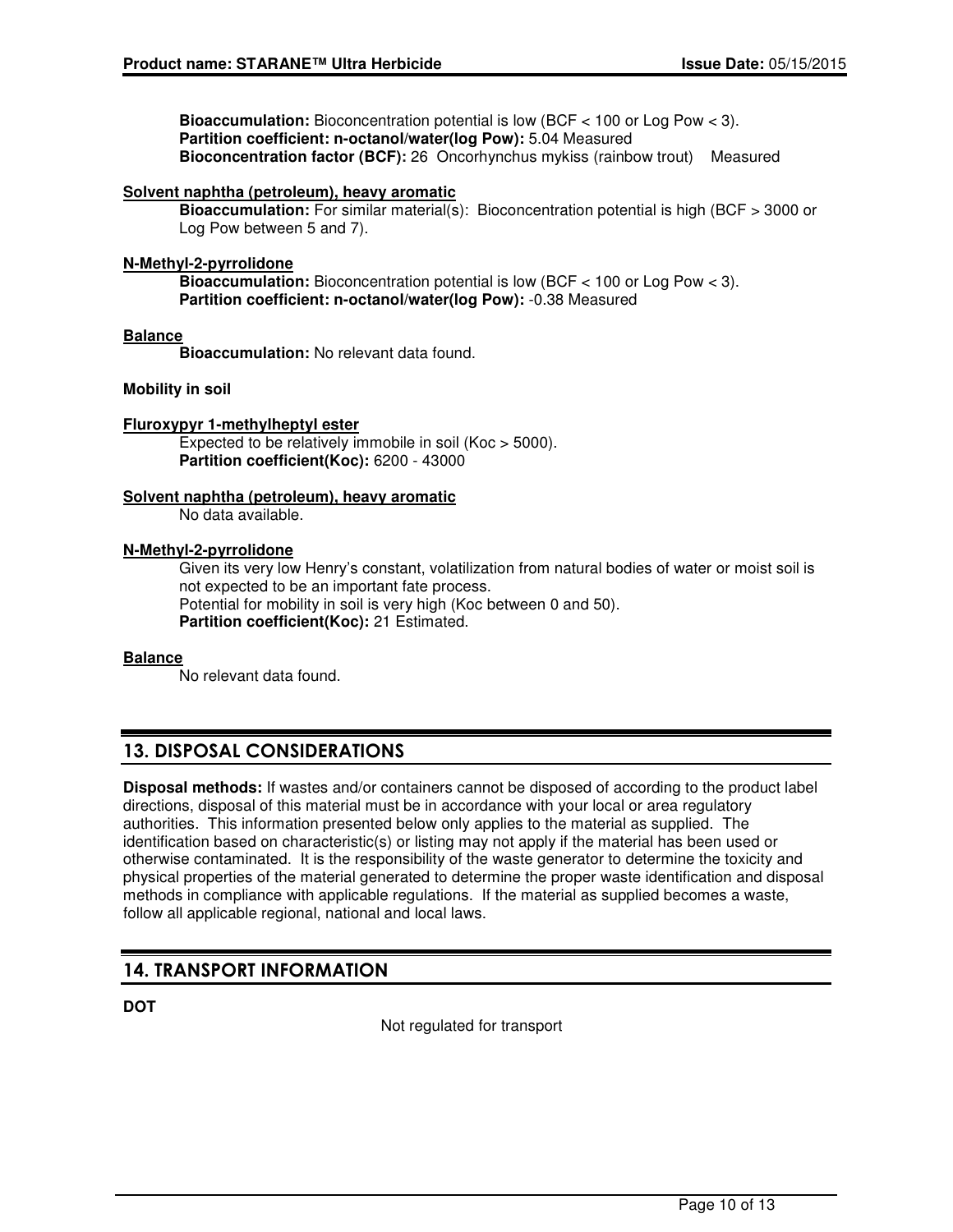| <b>Classification for SEA transport (IMO-IMDG):</b>  |                                                                    |
|------------------------------------------------------|--------------------------------------------------------------------|
| Proper shipping name                                 | ENVIRONMENTALLY HAZARDOUS SUBSTANCE, LIQUID,<br>N.O.S.(Fluroxypyr) |
| <b>UN number</b>                                     | UN 3082                                                            |
| <b>Class</b>                                         | 9                                                                  |
| Packing group                                        | Ш                                                                  |
| <b>Marine pollutant</b>                              | Fluroxypyr                                                         |
| <b>Transport in bulk</b>                             | Consult IMO regulations before transporting ocean bulk             |
| according to Annex I or II                           |                                                                    |
| of MARPOL 73/78 and the<br><b>IBC or IGC Code</b>    |                                                                    |
| <b>Classification for AIR transport (IATA/ICAO):</b> |                                                                    |
| Proper shipping name                                 | Environmentally hazardous substance, liquid,<br>n.o.s.(Fluroxypyr) |
| UN number                                            | UN 3082                                                            |
| Class                                                | 9                                                                  |
| <b>Packing group</b>                                 | Ш                                                                  |
|                                                      |                                                                    |

This information is not intended to convey all specific regulatory or operational requirements/information relating to this product. Transportation classifications may vary by container volume and may be influenced by regional or country variations in regulations. Additional transportation system information can be obtained through an authorized sales or customer service representative. It is the responsibility of the transporting organization to follow all applicable laws, regulations and rules relating to the transportation of the material.

# 15. REGULATORY INFORMATION

### **OSHA Hazard Communication Standard**

This product is a "Hazardous Chemical" as defined by the OSHA Hazard Communication Standard, 29 CFR 1910.1200.

**Superfund Amendments and Reauthorization Act of 1986 Title III (Emergency Planning and Community Right-to-Know Act of 1986) Sections 311 and 312** Acute Health Hazard Chronic Health Hazard

### **Superfund Amendments and Reauthorization Act of 1986 Title III (Emergency Planning and Community Right-to-Know Act of 1986) Section 313**

This material does not contain any chemical components with known CAS numbers that exceed the threshold (De Minimis) reporting levels established by SARA Title III, Section 313.

### **California Proposition 65 (Safe Drinking Water and Toxic Enforcement Act of 1986)**

WARNING: This product contains a chemical(s) known to the State of California to cause birth defects or other reproductive harm.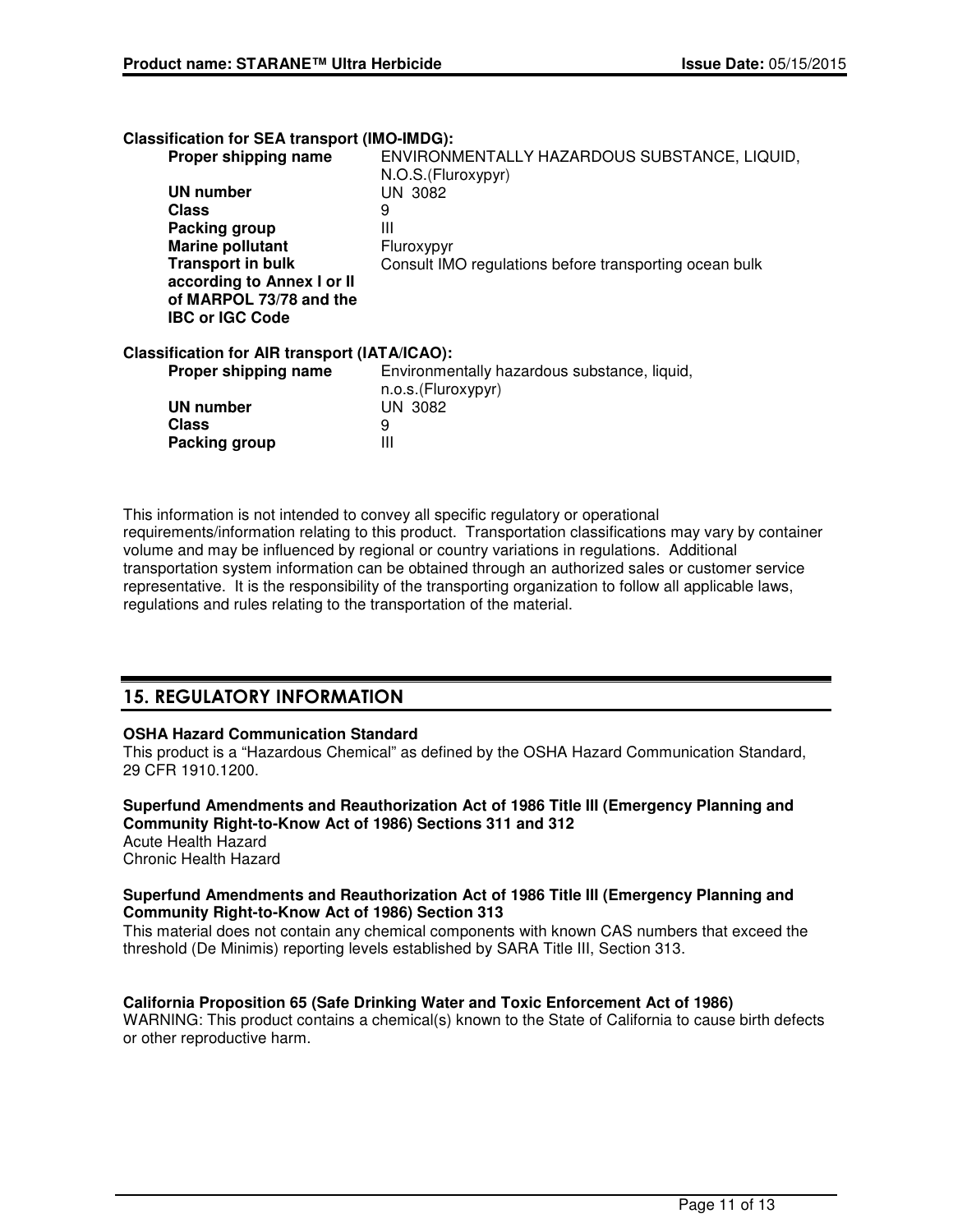### **Pennsylvania (Worker and Community Right-To-KnowAct): Pennsylvania Hazardous Substances List and/or Pennsylvania Environmental Hazardous Substance List:**

The following product components are cited in the Pennsylvania Hazardous Substance List and/or the Pennsylvania Environmental Substance List, and are present at levels which require reporting.

#### **Components CASRN**

Solvent naphtha (petroleum), heavy aromatic 64742-94-5

### **Pennsylvania (Worker and Community Right-To-KnowAct): Pennsylvania Special Hazardous Substances List:**

To the best of our knowledge, this product does not contain chemicals at levels which require reporting under this statute.

# **United States TSCA Inventory (TSCA)**

This product contains chemical substance(s) exempt from U.S. EPA TSCA Inventory requirements. It is regulated as a pesticide subject to Federal Insecticide, Fungicide, and Rodenticide Act (FIFRA) requirements.

### **Federal Insecticide, Fungicide and Rodenticide Act**

EPA Registration Number: 62719-577

This chemical is a pesticide product registered by the Environmental Protection Agency and is subject to certain labeling requirements under federal pesticide law. These requirements differ from the classification criteria and hazard information required for safety data sheets, and for workplace labels of non-pesticide chemicals. Following is the hazard information as required on the pesticide label:

### WARNING

Causes substantial but temporary eye injury Prolonged or frequently repeated skin contact may cause allergic reactions in some individuals.

# 16. OTHER INFORMATION

# **Hazard Rating System**

**NFPA**

| والقار | æ<br>с<br> | <b>Reactivity</b> |
|--------|------------|-------------------|
|        |            |                   |

### **Revision**

Identification Number: 101188173 / A211 / Issue Date: 05/15/2015 / Version: 4.0 DAS Code: GF-1784

Most recent revision(s) are noted by the bold, double bars in left-hand margin throughout this document.

### **Legend**

| Absorbed via skin | Absorbed via skin                                   |
|-------------------|-----------------------------------------------------|
| Dow IHG           | Dow Industrial Hygiene Guideline                    |
| <b>TWA</b>        | 8-hr TWA                                            |
| US WEEL           | USA. Workplace Environmental Exposure Levels (WEEL) |

## **Information Source and References**